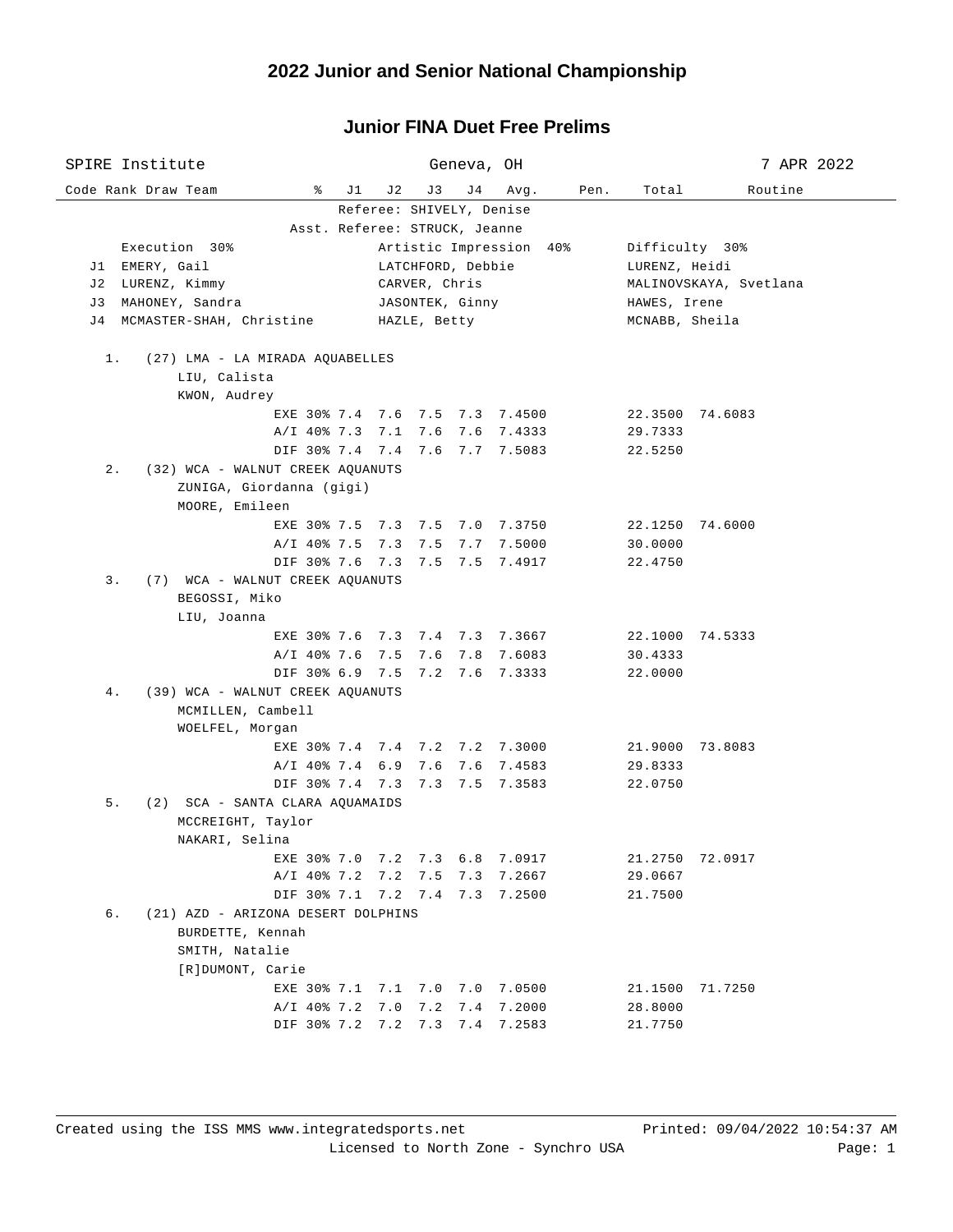| SPIRE Institute                                |                                |     |         | Geneva, OH |                                |      |         | 7 APR 2022      |
|------------------------------------------------|--------------------------------|-----|---------|------------|--------------------------------|------|---------|-----------------|
| Code Rank Draw Team                            | ိ<br>J1                        | J 2 | J 3     | J 4        | Avg.                           | Pen. | Total   | Routine         |
| (10) AZD - ARIZONA DESERT DOLPHINS<br>7.       |                                |     |         |            |                                |      |         |                 |
| RAU, Ella                                      |                                |     |         |            |                                |      |         |                 |
| SANTANA, Elle                                  |                                |     |         |            |                                |      |         |                 |
| [R]WANG, Ashlyn                                |                                |     |         |            |                                |      |         |                 |
|                                                | EXE 30% 7.2 7.2 6.8 7.4 7.1833 |     |         |            |                                |      |         | 21.5500 71.6417 |
|                                                | A/I 40% 7.3 7.0 7.0            |     |         |            | 7.1 7.0667                     |      | 28.2667 |                 |
|                                                | DIF 30% 7.2 7.3 7.6 7.2 7.2750 |     |         |            |                                |      | 21.8250 |                 |
| 8.<br>(22) PTX - PIROUETTES OF TEXAS           |                                |     |         |            |                                |      |         |                 |
| PINDI, Manasvi "manu"                          |                                |     |         |            |                                |      |         |                 |
| VALDEZ, Nathalia                               |                                |     |         |            |                                |      |         |                 |
| [R]LEE, Olivia                                 |                                |     |         |            |                                |      |         |                 |
|                                                | EXE 30% 7.2 7.4 6.9 7.2 7.1917 |     |         |            |                                |      |         | 21.5750 71.6333 |
|                                                |                                |     |         |            | A/I 40% 7.3 7.1 7.0 7.5 7.2083 |      | 28.8333 |                 |
|                                                |                                |     |         |            | DIF 30% 7.4 7.1 7.0 7.0 7.0750 |      | 21.2250 |                 |
| (31) CSG - CINCINNATI YMCA SYNCHROGATORS<br>9. |                                |     |         |            |                                |      |         |                 |
| NATH, Maria                                    |                                |     |         |            |                                |      |         |                 |
| FULLEN, Elizabeth                              |                                |     |         |            |                                |      |         |                 |
|                                                |                                |     |         |            | EXE 30% 7.0 7.0 6.9 7.1 7.0000 |      |         | 21.0000 70.2000 |
|                                                |                                |     |         |            | A/I 40% 6.9 6.6 7.3 7.3 7.0750 |      | 28.3000 |                 |
|                                                | DIF 30% 6.8 6.9                |     |         |            | 7.3 7.0 6.9667                 |      | 20.9000 |                 |
| 10. (30) NCY - NEW CANAAN Y AQUIANAS           |                                |     |         |            |                                |      |         |                 |
| GALCHENKO, Elizaveta                           |                                |     |         |            |                                |      |         |                 |
| SHEN, Isabelle                                 |                                |     |         |            |                                |      |         |                 |
|                                                | EXE 30% 7.0 6.6 7.2 6.8 6.9000 |     |         |            |                                |      |         | 20.7000 69.6333 |
|                                                | A/I 40% 6.9 6.5                |     |         |            | 7.0 7.2 6.9333                 |      | 27.7333 |                 |
|                                                | DIF 30% 6.6 7.2 7.1 7.1 7.0667 |     |         |            |                                |      | 21.2000 |                 |
| 11. (34) PTX - PIROUETTES OF TEXAS             |                                |     |         |            |                                |      |         |                 |
| CHU, Haley                                     |                                |     |         |            |                                |      |         |                 |
| KIM, Erin                                      |                                |     |         |            |                                |      |         |                 |
|                                                | EXE 30% 7.0 6.7 7.0 6.7 6.8500 |     |         |            |                                |      |         | 20.5500 69.0333 |
|                                                | $A/I$ 40% 7.1 6.7              |     | 7.0     |            | 7.0 6.9833                     |      | 27.9333 |                 |
|                                                | DIF 30% 6.8 6.6 6.9 7.1 6.8500 |     |         |            |                                |      | 20.5500 |                 |
| 12. (15) AYS - ANA YMCA SYNCHRO                |                                |     |         |            |                                |      |         |                 |
| MCKINNON, Elizabeth                            |                                |     |         |            |                                |      |         |                 |
| HAUCK, Yanna                                   |                                |     |         |            |                                |      |         |                 |
|                                                | EXE 30% 6.8 6.7 6.7 6.7 6.7083 |     |         |            |                                |      | 20.1250 | 68.6667         |
|                                                | A/I 40% 6.7 7.0                |     | 7.0 7.2 |            | 6.9917                         |      | 27.9667 |                 |
|                                                | DIF 30% 6.6 6.7                |     |         |            | 7.2 7.0 6.8583                 |      | 20.5750 |                 |
| 13. (25) BSK - SWIMKINS SYNCHRONIZED           |                                |     |         |            |                                |      |         |                 |
| ROGER, Angelie                                 |                                |     |         |            |                                |      |         |                 |
| ERMER, Carly                                   |                                |     |         |            |                                |      |         |                 |
|                                                | EXE 30% 6.9 6.6 6.4 6.8 6.6917 |     |         |            |                                |      |         | 20.0750 67.9750 |
|                                                | $A/I$ 40% 7.0 6.8 6.7          |     |         | 7.1        | 6.9000                         |      | 27.6000 |                 |
|                                                | DIF 30% 6.8 6.6 7.1 6.7        |     |         |            | 6.7667                         |      | 20.3000 |                 |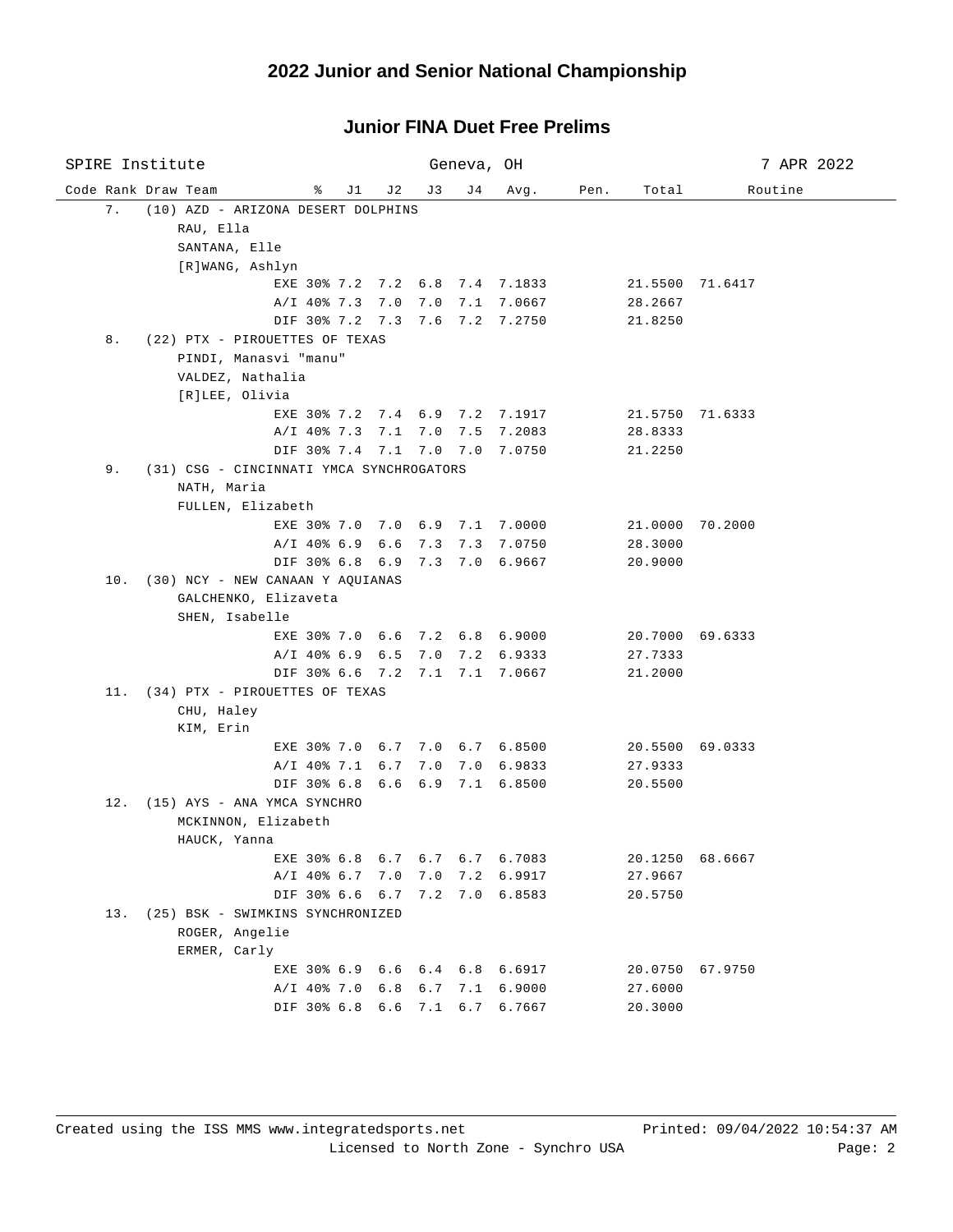| SPIRE Institute                              |            |     | Geneva, OH |                |      |                 | 7 APR 2022      |
|----------------------------------------------|------------|-----|------------|----------------|------|-----------------|-----------------|
| Code Rank Draw Team<br>ိ                     | J 1<br>J 2 | J3  | J 4        | Avg.           | Pen. | Total           | Routine         |
| 13. (19) FCS - HOUSTON SYNCHROSTARS          |            |     |            |                |      |                 |                 |
| CHIU, Rebekah                                |            |     |            |                |      |                 |                 |
| LEVARO, Sarah                                |            |     |            |                |      |                 |                 |
| [R]ECHOLS, Katelin                           |            |     |            |                |      |                 |                 |
| EXE 30% 6.7 6.9 6.5 6.9 6.7833               |            |     |            |                |      |                 | 20.3500 67.9750 |
| A/I 40% 7.0 6.7 6.7 7.0 6.8500               |            |     |            |                |      | 27.4000         |                 |
| DIF 30% 6.8 6.8 6.7 6.6 6.7417               |            |     |            |                |      | 20.2250         |                 |
| 15. (20) PTX - PIROUETTES OF TEXAS           |            |     |            |                |      |                 |                 |
| SHIN, Lindsay                                |            |     |            |                |      |                 |                 |
| SEO, Sarah                                   |            |     |            |                |      |                 |                 |
| EXE 30% 6.9 6.6 6.6 7.0 6.7583               |            |     |            |                |      |                 | 20.2750 67.6667 |
| A/I 40% 6.9 6.9 6.7 7.3 6.9167               |            |     |            |                |      | 27.6667         |                 |
| DIF 30% 6.9 6.5 6.6                          |            |     |            | 6.5 6.5750     |      | 19.7250         |                 |
| 16. (24) AZD - ARIZONA DESERT DOLPHINS       |            |     |            |                |      |                 |                 |
| ZIMM, Eva                                    |            |     |            |                |      |                 |                 |
| NEELEY, MacKenzie                            |            |     |            |                |      |                 |                 |
| [R]BOWMAN, Liberty                           |            |     |            |                |      |                 |                 |
| EXE 30% 6.7 6.5 6.6 7.0 6.6667               |            |     |            |                |      |                 | 20.0000 67.0917 |
| $A/I$ 40% 6.8 6.4 6.8                        |            |     | 6.5        | 6.6417         |      | 26.5667         |                 |
| DIF 30% 6.7 6.9 6.9                          |            |     |            | 6.8 6.8417     |      | 20.5250         |                 |
| [V] 17. (11) ARU - ARUBA AQUATICS FEDERATION |            |     |            |                |      |                 |                 |
| SALAZAR SALAZAR, Mariajose                   |            |     |            |                |      |                 |                 |
| TROMP, Melanie                               |            |     |            |                |      |                 |                 |
| EXE 30% 6.7 6.4 6.5 6.7 6.5917               |            |     |            |                |      |                 | 19.7750 67.0083 |
| A/I 40% 7.0 6.4 6.9 6.7 6.7833               |            |     |            |                |      | 27.1333         |                 |
| DIF 30% 6.4 6.6 7.0 6.8 6.7000               |            |     |            |                |      | 20.1000         |                 |
| 17. (35) PTX - PIROUETTES OF TEXAS           |            |     |            |                |      |                 |                 |
| GLOWACKI, Paige                              |            |     |            |                |      |                 |                 |
| HOGG, Ashley                                 |            |     |            |                |      |                 |                 |
| EXE 30% 6.7 6.6 6.7 6.4 6.6333               |            |     |            |                |      | 19.9000 67.0000 |                 |
| A/I 40% 6.8 6.8                              |            | 6.7 |            | 6.7 6.7500     |      | 27.0000         |                 |
| DIF 30% 6.7 6.7 6.8 6.6 6.7000               |            |     |            |                |      | 20.1000         |                 |
| 18. (13) PWS - PACIFIC WAVES SYNCHRO         |            |     |            |                |      |                 |                 |
| ROBINSON, Emily                              |            |     |            |                |      |                 |                 |
| KIZIS, Lisa                                  |            |     |            |                |      |                 |                 |
| EXE 30% 6.6 6.4                              |            | 6.4 | 6.4        | 6.4167         |      | 19.2500         | 66.8917         |
| $A/I$ 40% 6.9 6.5                            |            |     |            | 6.6 6.9 6.7417 |      | 26.9667         |                 |
| DIF 30% 6.8 6.7                              |            |     |            | 7.0 7.0 6.8917 |      | 20.6750         |                 |
| 19. (17) NCY - NEW CANAAN Y AOUIANAS         |            |     |            |                |      |                 |                 |
| STEWART, Cameron                             |            |     |            |                |      |                 |                 |
| MATHEWS, Alexandra                           |            |     |            |                |      |                 |                 |
| EXE 30% 6.3 6.8 6.7 6.7 6.6750               |            |     |            |                |      |                 | 20.0250 66.6417 |
| $A/I$ 40% 6.3 6.6 6.9                        |            |     | 6.7        | 6.6417         |      | 26.5667         |                 |
| DIF 30% 6.3 6.7 6.9 6.7                      |            |     |            | 6.6833         |      | 20.0500         |                 |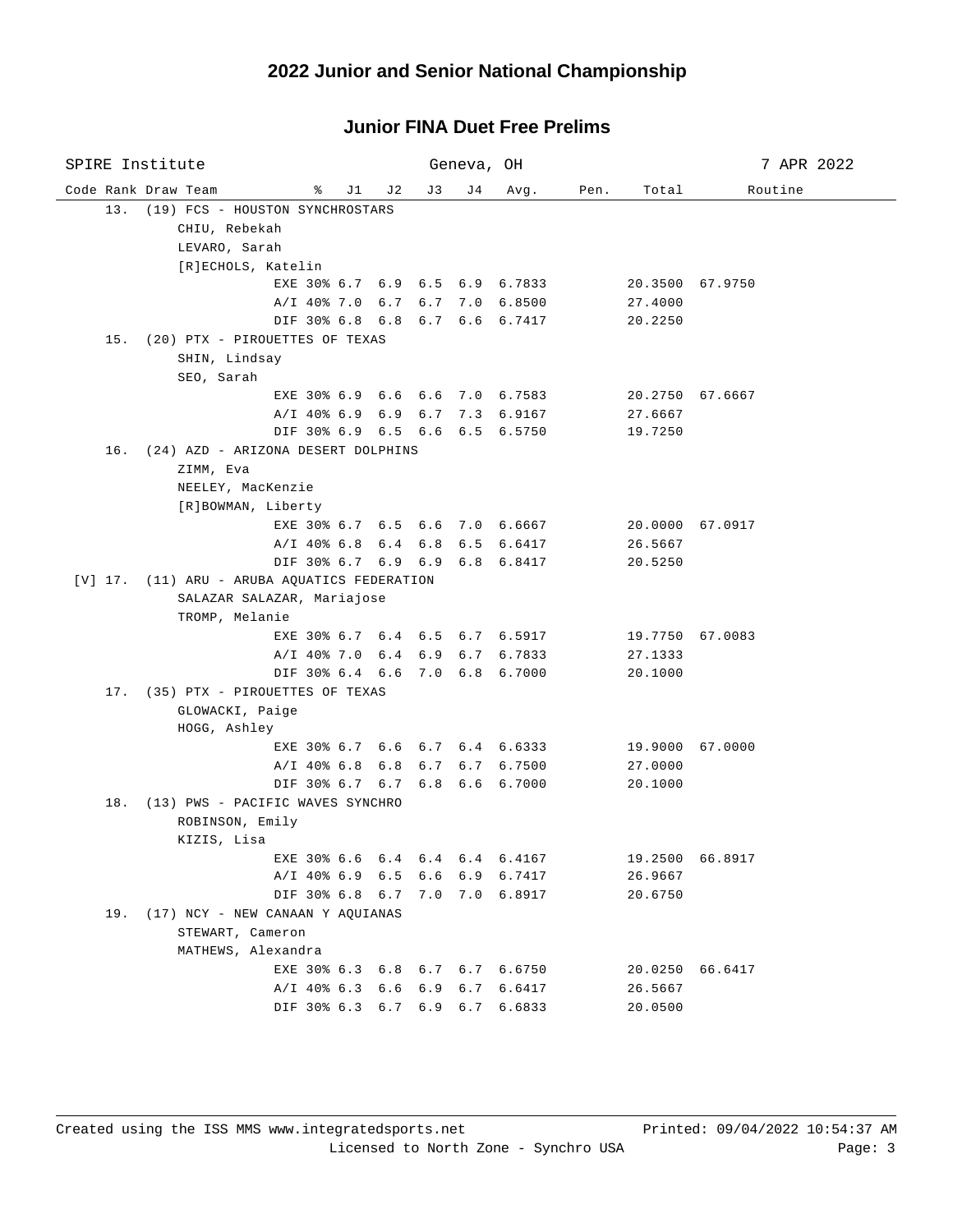| SPIRE Institute                                                  |            | Geneva, OH |      |      |                 | 7 APR 2022      |
|------------------------------------------------------------------|------------|------------|------|------|-----------------|-----------------|
| Code Rank Draw Team<br>ိ<br>J1                                   | J 2<br>J 3 | J 4        | Avg. | Pen. | Total           | Routine         |
| 20. (29) CSG - CINCINNATI YMCA SYNCHROGATORS                     |            |            |      |      |                 |                 |
| PRICE, Katie                                                     |            |            |      |      |                 |                 |
| ALMOND, Madi                                                     |            |            |      |      |                 |                 |
| EXE 30% 6.3 6.4 6.6 6.6 6.4917                                   |            |            |      |      | 19.4750 65.7833 |                 |
| A/I 40% 6.4 6.4 7.3 6.6 6.5583                                   |            |            |      |      | 26.2333         |                 |
| DIF 30% 6.4 6.6 6.8 6.9 6.6917                                   |            |            |      |      | 20.0750         |                 |
| 21. (33) FCS - HOUSTON SYNCHROSTARS                              |            |            |      |      |                 |                 |
| HUO, Emily                                                       |            |            |      |      |                 |                 |
| PIERCE, Angela                                                   |            |            |      |      |                 |                 |
| [R]HUO, Emma                                                     |            |            |      |      |                 |                 |
| EXE 30% 6.6 6.6 6.5 6.5 6.5500                                   |            |            |      |      |                 | 19.6500 65.5833 |
| A/I 40% 6.7 6.4 6.5 6.3 6.4583                                   |            |            |      |      | 25.8333         |                 |
| DIF 30% 6.7 6.9 6.5 6.7 6.7000                                   |            |            |      |      | 20.1000         |                 |
| 22. (8) BSK - SWIMKINS SYNCHRONIZED                              |            |            |      |      |                 |                 |
| STARCK, Jamie                                                    |            |            |      |      |                 |                 |
| MCNAMARA, Caitlin                                                |            |            |      |      |                 |                 |
| EXE 30% 6.7 6.2 6.3 6.3 6.3250                                   |            |            |      |      | 18.9750 65.1833 |                 |
| A/I 40% 6.8 6.4 6.5 6.6 6.5583<br>DIF 30% 6.5 6.6 6.7 6.9 6.6583 |            |            |      |      | 26.2333         |                 |
| 23. (5) IMS - IMAGINE SYNCHRO                                    |            |            |      |      | 19.9750         |                 |
| FROST, Zoe                                                       |            |            |      |      |                 |                 |
| VASILCHENKO, Daria                                               |            |            |      |      |                 |                 |
| EXE 30% 6.3 6.2 6.2 6.4 6.2583                                   |            |            |      |      |                 | 18.7750 63.7500 |
| A/I 40% 6.3 6.6 6.4 6.5 6.4500                                   |            |            |      |      | 25.8000         |                 |
| DIF 30% 6.5 6.3 6.5 6.2 6.3917                                   |            |            |      |      | 19.1750         |                 |
| 24. (16) SGS - SAN DIEGUITO SYNCHRO                              |            |            |      |      |                 |                 |
| LEBRON, Amelia                                                   |            |            |      |      |                 |                 |
| LEE, Clara                                                       |            |            |      |      |                 |                 |
| [R]CLANCY, Ella                                                  |            |            |      |      |                 |                 |
| EXE 30% 6.3 6.4 6.3 6.0 6.2833                                   |            |            |      |      | 18.8500 63.5833 |                 |
| A/I 40% 6.4 6.3 6.3 6.8 6.3833                                   |            |            |      |      | 25.5333         |                 |
| DIF 30% 6.5 6.2 6.3 6.6 6.4000                                   |            |            |      |      | 19.2000         |                 |
| 25. (3) SST - SEATTLE SYNCHRO LLC                                |            |            |      |      |                 |                 |
| WANG, Amy                                                        |            |            |      |      |                 |                 |
| WENDT, Sophia                                                    |            |            |      |      |                 |                 |
| EXE 30% 6.3 6.1 6.6 6.0 6.2167                                   |            |            |      |      |                 | 18.6500 63.1917 |
| A/I 40% 6.2 6.3 6.5 6.2 6.2667                                   |            |            |      |      | 25.0667         |                 |
| DIF 30% 6.3 6.6 6.4 6.6 6.4917                                   |            |            |      |      | 19.4750         |                 |
| 26. (37) CSW - CHARLOTTESVILLE SWANS                             |            |            |      |      |                 |                 |
| CONNOLLY, Maggie                                                 |            |            |      |      |                 |                 |
| ELHART, Courtney                                                 |            |            |      |      |                 |                 |
| EXE 30% 6.0 5.9 6.2 6.2 6.0917                                   |            |            |      |      |                 | 18.2750 63.1583 |
| A/I 40% 6.4 6.1 6.4 6.5 6.3833                                   |            |            |      |      | 25.5333         |                 |
| DIF 30% 6.5 6.3 6.6 6.4 6.4500                                   |            |            |      |      | 19.3500         |                 |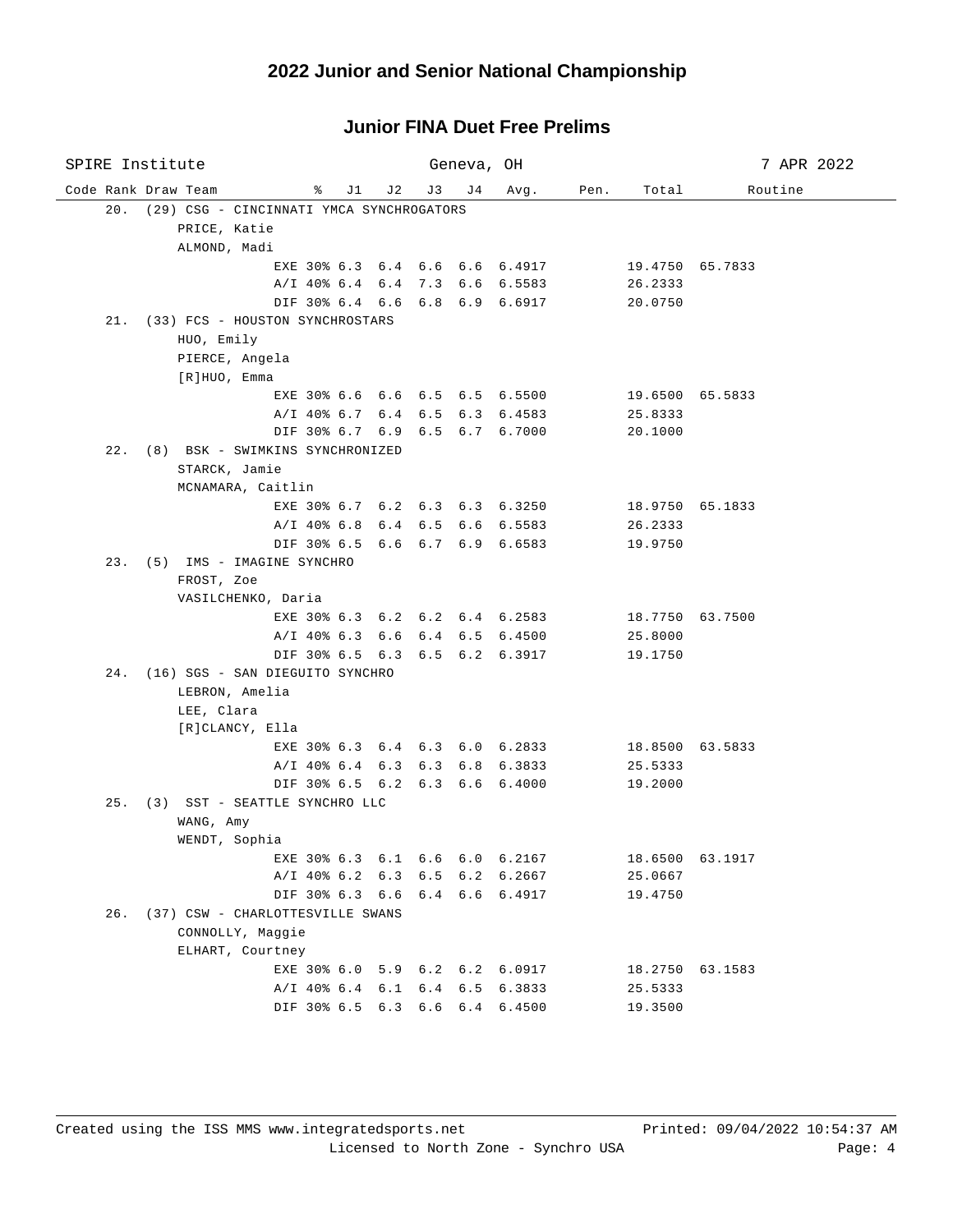| SPIRE Institute     |                                                |                                |     |     | Geneva, OH |                                |      |                 | 7 APR 2022      |
|---------------------|------------------------------------------------|--------------------------------|-----|-----|------------|--------------------------------|------|-----------------|-----------------|
| Code Rank Draw Team |                                                | ိ<br>J1 J                      | J 2 | J 3 | J 4        | Avg.                           | Pen. | Total           | Routine         |
|                     | 27. (14) MST - M SYNCHRONIZED SWIM TEAM        |                                |     |     |            |                                |      |                 |                 |
|                     | CHOI, Madelyn                                  |                                |     |     |            |                                |      |                 |                 |
|                     | CHOI, Irene                                    |                                |     |     |            |                                |      |                 |                 |
|                     |                                                | EXE 30% 6.2 6.2 6.2 6.6 6.2333 |     |     |            |                                |      |                 | 18.7000 63.0667 |
|                     |                                                |                                |     |     |            | A/I 40% 6.3 5.9 6.3 6.3 6.2667 |      | 25.0667         |                 |
|                     |                                                | DIF 30% 6.4 6.4 6.8 6.4 6.4333 |     |     |            |                                |      | 19.3000         |                 |
|                     | 28. (41) CSG - CINCINNATI YMCA SYNCHROGATORS   |                                |     |     |            |                                |      |                 |                 |
|                     | BURNS, Alison                                  |                                |     |     |            |                                |      |                 |                 |
|                     | HOLLANDER, Ella                                |                                |     |     |            |                                |      |                 |                 |
|                     |                                                |                                |     |     |            | EXE 30% 6.2 6.0 6.4 6.3 6.2417 |      | 18.7250 62.8833 |                 |
|                     |                                                | A/I 40% 6.4 6.2 6.6 6.1 6.3083 |     |     |            |                                |      | 25.2333         |                 |
|                     |                                                | DIF 30% 6.3 6.4 6.3 6.3 6.3083 |     |     |            |                                |      | 18.9250         |                 |
|                     | 29. (28) SND - SOUTHERN NEVADA DESERT MERMAIDS |                                |     |     |            |                                |      |                 |                 |
|                     | ZURNACHYAN, Alla                               |                                |     |     |            |                                |      |                 |                 |
|                     | BELL, Kyla                                     |                                |     |     |            |                                |      |                 |                 |
|                     |                                                |                                |     |     |            | EXE 30% 6.0 6.2 5.8 6.2 6.0833 |      | 18.2500 62.7000 |                 |
|                     |                                                |                                |     |     |            | A/I 40% 6.4 6.3 6.3 6.4 6.3500 |      | 25.4000         |                 |
|                     |                                                | DIF 30% 6.5 6.1 6.6 6.2 6.3500 |     |     |            |                                |      | 19.0500         |                 |
|                     | 30. (26) CSG - CINCINNATI YMCA SYNCHROGATORS   |                                |     |     |            |                                |      |                 |                 |
|                     | OLSON, Maria                                   |                                |     |     |            |                                |      |                 |                 |
|                     | HOWES, Haylee                                  |                                |     |     |            |                                |      |                 |                 |
|                     |                                                |                                |     |     |            | EXE 30% 6.3 6.3 6.1 6.4 6.2917 |      | 18.8750 62.6417 |                 |
|                     |                                                |                                |     |     |            | A/I 40% 6.0 6.3 6.6 6.1 6.2167 |      | 24.8667         |                 |
|                     |                                                | DIF 30% 6.3 5.9 6.7 6.3 6.3000 |     |     |            |                                |      | 18.9000         |                 |
|                     | 31. (40) MCS - MAC SYNCHRO                     |                                |     |     |            |                                |      |                 |                 |
|                     | ROCHELEAU, Elizabeth                           |                                |     |     |            |                                |      |                 |                 |
|                     | GIRARD, Presley                                |                                |     |     |            |                                |      |                 |                 |
|                     |                                                |                                |     |     |            | EXE 30% 6.3 5.6 6.2 6.1 6.1167 |      |                 | 18.3500 61.8583 |
|                     |                                                |                                |     |     |            | A/I 40% 6.2 6.0 6.3 6.3 6.2333 |      | 24.9333         |                 |
|                     |                                                |                                |     |     |            | DIF 30% 6.2 6.2 6.2 6.1 6.1917 |      | 18.5750         |                 |
|                     | 32. (36) SST - SEATTLE SYNCHRO LLC             |                                |     |     |            |                                |      |                 |                 |
|                     | ITO-IBRAHIM, Hana                              |                                |     |     |            |                                |      |                 |                 |
|                     | MECKLAI, Zara                                  |                                |     |     |            |                                |      |                 |                 |
|                     | [R]KLEPPER, Elise                              |                                |     |     |            |                                |      |                 |                 |
|                     |                                                | EXE 30% 5.9 6.0 6.1 5.8 5.9500 |     |     |            |                                |      | 17.8500 61.6083 |                 |
|                     |                                                | A/I 40% 6.2 6.2 6.2 6.0 6.1833 |     |     |            |                                |      | 24.7333         |                 |
|                     |                                                | DIF 30% 6.3 6.4 6.2 6.4 6.3417 |     |     |            |                                |      | 19.0250         |                 |
| 33.                 | (42) CBS - CAMBRIDGE SYNCHRO                   |                                |     |     |            |                                |      |                 |                 |
|                     | OLSEN-VELASCO, Raquel                          |                                |     |     |            |                                |      |                 |                 |
|                     | VAILLANCOURT, Alexa                            |                                |     |     |            |                                |      |                 |                 |
|                     | [R]GREGORY, Penelope                           |                                |     |     |            |                                |      |                 |                 |
|                     |                                                | EXE 30% 6.0 5.8 6.3 6.3 6.1333 |     |     |            |                                |      |                 | 18.4000 61.5583 |
|                     |                                                | A/I 40% 6.2 6.1 6.2            |     |     | 6.4        | 6.2083                         |      | 24.8333         |                 |
|                     |                                                | DIF 30% 6.1 6.1 6.1 6.2        |     |     |            | 6.1083                         |      | 18.3250         |                 |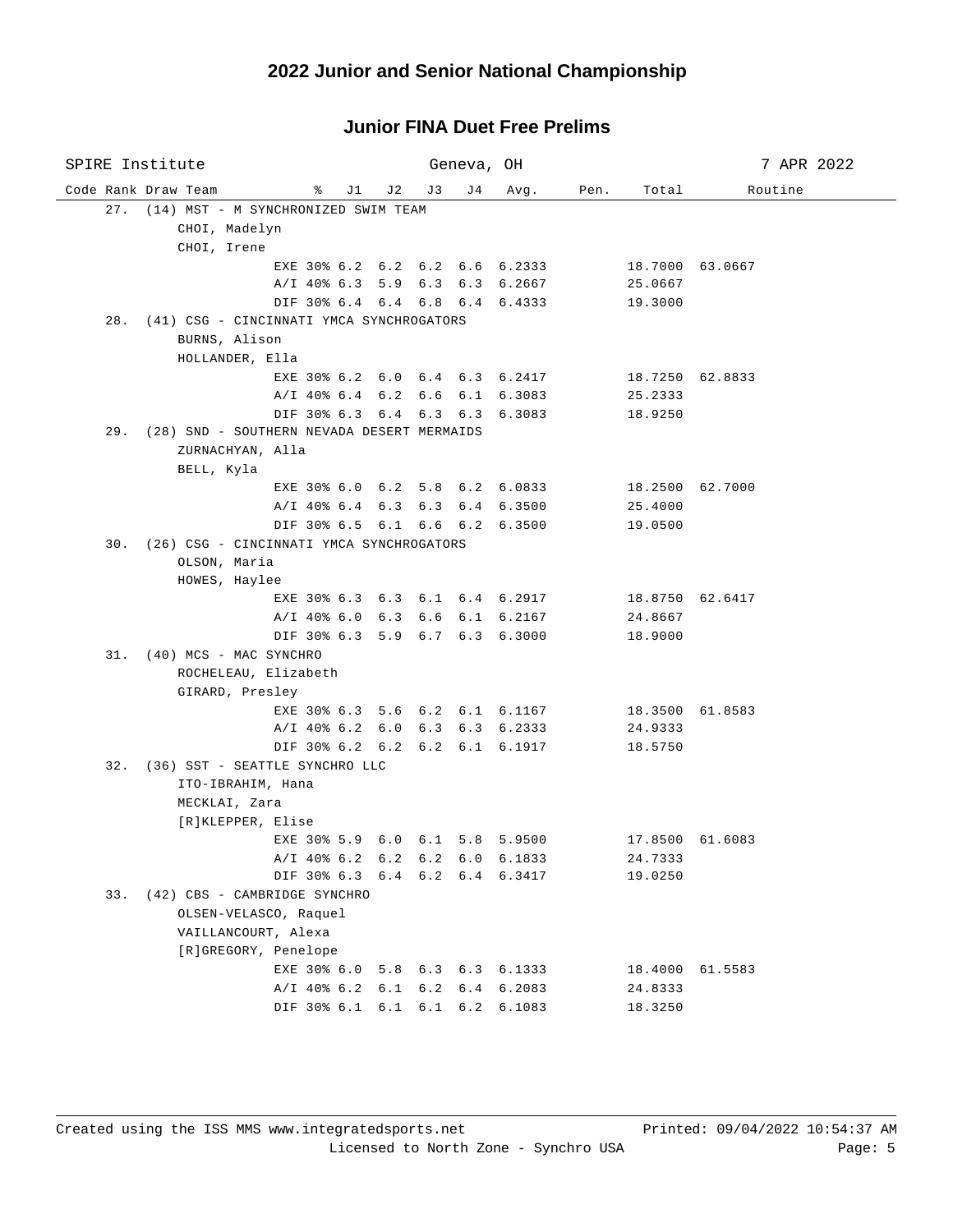| SPIRE Institute                                       |       |                     | Geneva, OH |                  |      |                    | 7 APR 2022      |
|-------------------------------------------------------|-------|---------------------|------------|------------------|------|--------------------|-----------------|
| Code Rank Draw Team<br>ိ                              | J1 J2 | J 3                 | J 4        | Avg.             | Pen. | Total              | Routine         |
| 34. (12) CBS - CAMBRIDGE SYNCHRO                      |       |                     |            |                  |      |                    |                 |
| MCKINNON, Shyah                                       |       |                     |            |                  |      |                    |                 |
| ROGOVITZ, Alice                                       |       |                     |            |                  |      |                    |                 |
| EXE 30% 6.1 5.9 5.8 6.2 6.0000                        |       |                     |            |                  |      | 18.0000 61.3667    |                 |
| A/I 40% 6.0 6.2 6.2 6.3 6.1917                        |       |                     |            |                  |      | 24.7667            |                 |
| DIF 30% 6.1 6.1 6.3 6.3 6.2000                        |       |                     |            |                  |      | 18.6000            |                 |
| 35. (6) RMS - ROCKY MOUNTAIN SPLASH                   |       |                     |            |                  |      |                    |                 |
| HUO, Sarah                                            |       |                     |            |                  |      |                    |                 |
| GAO, Amy                                              |       |                     |            |                  |      |                    |                 |
| EXE 30% 5.9 6.0 5.4 5.7 5.7833                        |       |                     |            |                  |      | 17.3500 59.5750    |                 |
| A/I 40% 6.1 6.1 5.9 5.9 6.0000                        |       |                     |            |                  |      | 24.0000            |                 |
| DIF 30% 6.2 6.0 5.6 6.3 6.0750                        |       |                     |            |                  |      | 18.2250            |                 |
| 36. (1) CBS - CAMBRIDGE SYNCHRO                       |       |                     |            |                  |      |                    |                 |
| CAMERON, Nayana                                       |       |                     |            |                  |      |                    |                 |
| DORSEN, Tanya                                         |       |                     |            |                  |      |                    |                 |
| [R]ZAVADSKY, Agatha                                   |       |                     |            |                  |      |                    |                 |
| EXE 30% 5.9 5.9 6.0 5.5 5.8750                        |       |                     |            |                  |      |                    | 17.6250 59.3500 |
| A/I 40% 6.0 6.0 6.2 5.8 6.0000                        |       |                     |            |                  |      | 24.0000            |                 |
| DIF 30% 5.8 6.0 6.1 5.8 5.9083                        |       |                     |            |                  |      | 17.7250            |                 |
| 37. (38) CSG - CINCINNATI YMCA SYNCHROGATORS          |       |                     |            |                  |      |                    |                 |
| CHEYNE, Megan                                         |       |                     |            |                  |      |                    |                 |
| DEKORS, Samantha                                      |       |                     |            |                  |      |                    |                 |
| EXE 30% 5.8 5.7 5.9 5.6 5.7500                        |       |                     |            |                  |      | 17.2500 58.9333    |                 |
| A/I 40% 5.8 5.9 6.1 5.9 5.9083                        |       |                     |            |                  |      | 23.6333            |                 |
| DIF 30% 6.0 6.0 6.0 6.2 6.0167                        |       |                     |            |                  |      | 18.0500            |                 |
| 38. (23) IMS - IMAGINE SYNCHRO                        |       |                     |            |                  |      |                    |                 |
| FRIEDMAN, Cecilia                                     |       |                     |            |                  |      |                    |                 |
| GOLDFINGER, Renee                                     |       |                     |            |                  |      |                    |                 |
| EXE 30% 5.7 6.0 5.9 5.6 5.8000                        |       |                     |            |                  |      |                    | 17.4000 58.7750 |
| $A/I$ 40% 5.9 5.8 5.8                                 |       |                     | 6.2        | 5.8750           |      | 23.5000            |                 |
| DIF 30% 6.0 5.9 5.9 6.1 5.9583                        |       |                     |            |                  |      | 17.8750            |                 |
| 39. (4) NVN - NORTHERN VIRGINIA NEREIDS<br>SPAHN, Mia |       |                     |            |                  |      |                    |                 |
| SPAHN, Sara                                           |       |                     |            |                  |      |                    |                 |
| EXE 30% 5.9 5.8 6.1 5.1 5.8083 17.4250 57.7833        |       |                     |            |                  |      |                    |                 |
|                                                       |       |                     |            |                  |      |                    |                 |
| $A/I$ 40% 5.6 6.1<br>DIF 30% 5.6 5.8                  |       | 6.0<br>5.6          | 5.6<br>5.9 | 5.8083<br>5.7083 |      | 23.2333<br>17.1250 |                 |
| (18) CSW - CHARLOTTESVILLE SWANS<br>SCR               |       |                     |            |                  |      |                    |                 |
| HEARN, Irelyn                                         |       |                     |            |                  |      |                    |                 |
| HENRY, Lorelei                                        |       |                     |            |                  |      |                    |                 |
| [R]PLESO, Logan                                       |       |                     |            |                  |      |                    |                 |
| EXE 30% 0.0                                           | 0.0   | 0.0                 | 0.0        | 0.0000           |      |                    | 0.0000          |
| $A/I$ 40% 0.0                                         | 0.0   | 0.0                 | 0.0        | 0.0000           |      |                    |                 |
| DIF 30% 0.0                                           |       | $0.0 \t 0.0 \t 0.0$ |            | 0.0000           |      |                    |                 |